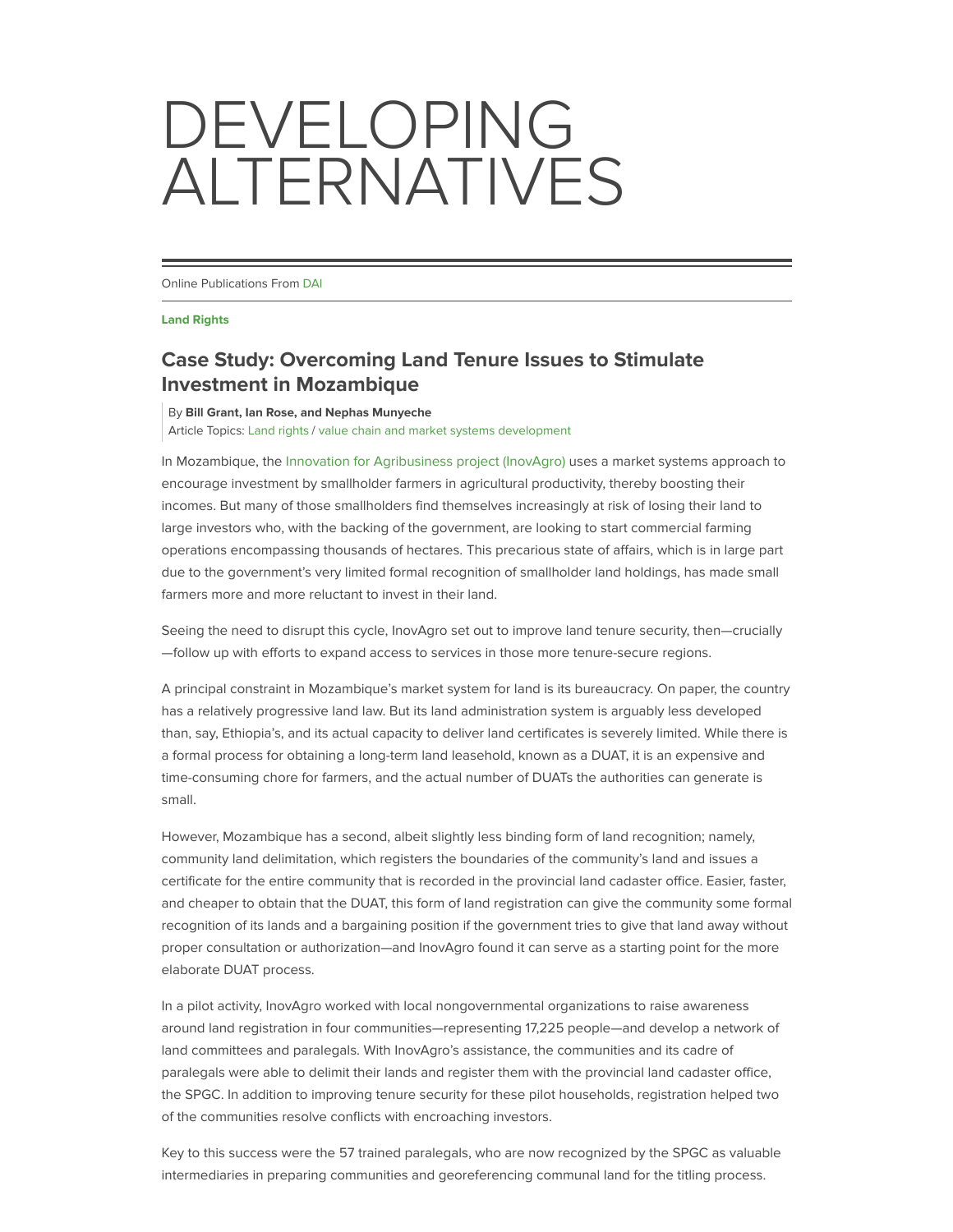Moreover, the availability of what are essentially local service providers has enabled individuals to more easily start the DUAT process. By September 2018, 2,000 households had taken advantage of the paralegal services to file land demarcation applications for DUATs with the SPGC.

## **From Tenure Security to Economic Benefit**

To help farmers take advantage of their increased tenure security, InovAgro is also facilitating their access to better financial, input supply, and output marketing services. Based on the understanding that farmers more assured of tenure security will likely invest more, InovAgro has informed its private sector partners of the new opportunities in those communities.

Leveraging its relationships with nine seed companies, for example, InovAgro has highlighted the stronger potential demand for inputs from newly land-secure households, and the input suppliers have increased their marketing and demonstration activities accordingly. In 2018, one input company opened shop in one of the districts and started organizing demonstrations for farmers. Two additional seed companies are considering opening retail outlets in those communities as well, and in general seed companies anticipate strong initial sales in the InovAgro pilot communities.



Given the visible interest and growing presence of these companies, 1,249 smallholders working in 44 groups have started participating in a Savings for Seed program to increase their purchasing power. Based on our experience of such programs in other communities, participation is likely to increase rapidly as the benefits are observed by other community members. InovAgro is also alerting financial institutions to the new opportunities inherent in a more land-secure market. BancABC, for instance, has already started identifying agents to offer services in these communities.

At the same time, an output marketing company has opened three branches to buy crops in those communities, purchasing maize, soya beans, sesame, groundnuts, and pigeon peas. Two additional output buying companies plan to open branches in those communities in 2019, stoking competition for the crops.

It looks very much like tenure security is working to the economic benefit of the farmers.